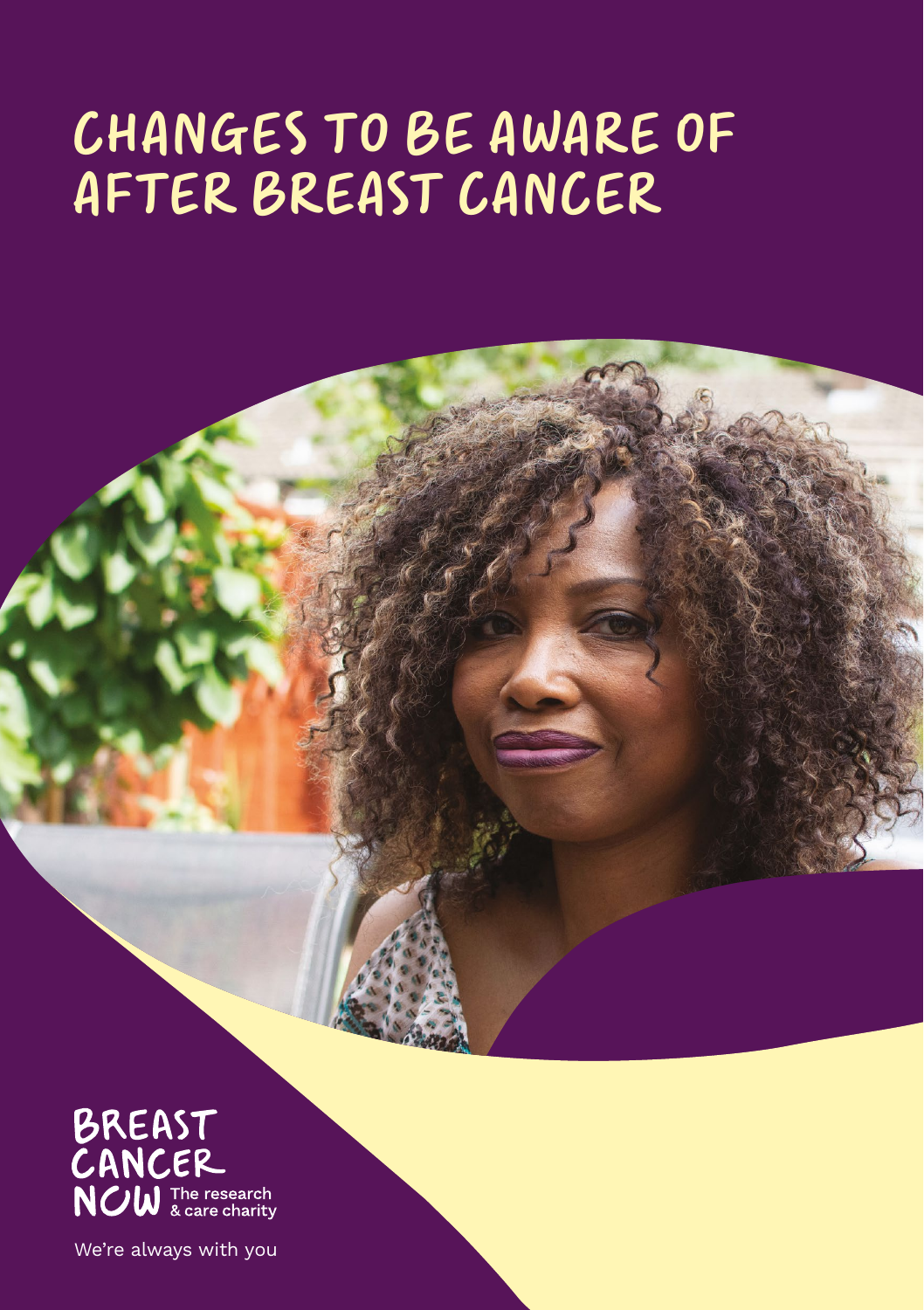# AFTER BREAST CANCER TREATMENT

Most breast cancers don't come back after treatment, but sometimes it can return, so it's important to know what signs and symptoms to look out for.

**Talk to your GP or breast care nurse about any symptoms that are:**

- **New or unusual for you**
- **Don't have an obvious cause**
- **Don't go away**

#### CHANGES TO THE BREAST OR CHEST AREA

Whether you've had breast-conserving surgery or a mastectomy, with or without reconstruction, it's important to be aware of any changes to either side, such as:

- **Swelling on your chest**, in your armpit or around your collarbone
- A change in **shape** or **size**
- A **change in skin texture**, such as puckering or dimpling
- The **nipple has become inverted (pulled in)** or looks different, for example changed position or shape
- **Liquid (discharge)** that comes from the nipple without squeezing it
- **Swelling in the arm** or hand
- **Redness or a rash** on the skin, in or around the nipple or in the area of the scar line of your treated breast
- **A lump or thickening** that feels different (with your treated breast this could be on or away from the scar line)

### SYMPTOMS ELSEWHERE IN THE BODY

Sometimes breast cancer cells can spread from the breast to other parts of the body. This is known as secondary breast cancer. Possible signs of secondary breast cancer include:





Feeling much more tired than usual



Altered vision or speech



Unexpected weight loss and a loss of appetite



Pain in your bones, for example in the back, hips or ribs, that doesn't get better with pain relief and may be worse at night

You can find out more by visiting **breastcancernow.org/sbcsymptoms**